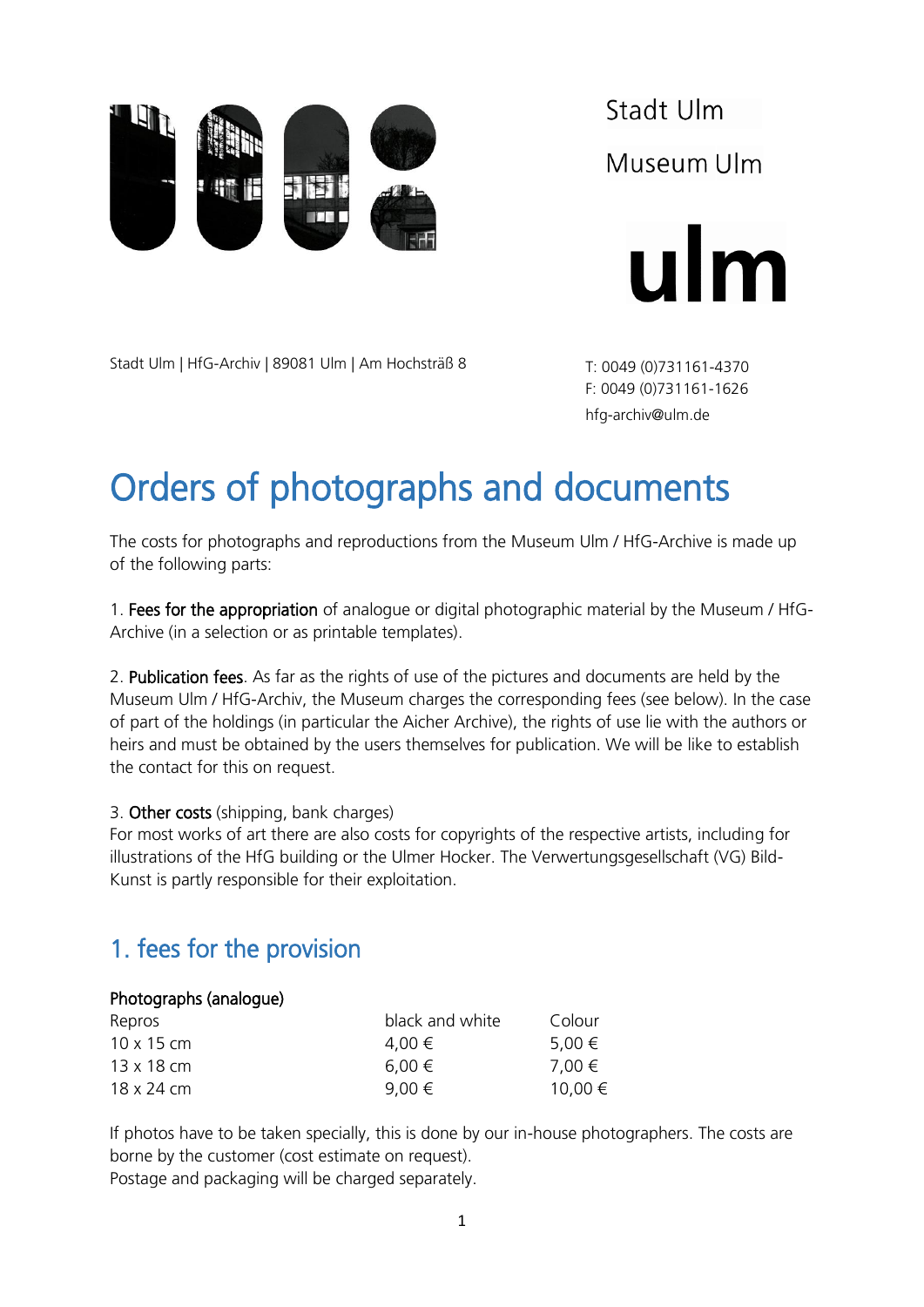#### Photographs and documents (digital)

Photo selection and provision in 72 dpi as preselection per hour 30,00 € Digital provision of supervisory templates (documents) 15,00 € Digital provision of photographic originals 20,00  $\in$ Processing fee for the electronic sending of data 10,00  $\epsilon$ 

## 2. publication fees

### Reproductions and photographs of works of art (Museum Ulm and HfG-Archiv)

| Copyright                                                                             | national | international        |  |  |
|---------------------------------------------------------------------------------------|----------|----------------------|--|--|
| 10.000 copies per picture                                                             | 100,00 € | 150,00 € per picture |  |  |
| 50.000 copies per picture                                                             | 150,00 € | 200,00 € per picture |  |  |
| 100.000 copies per picture                                                            | 300,00 € | 350,00 € per picture |  |  |
| each additional 100.000 copies                                                        | 100,00 € | 200,00 € per picture |  |  |
|                                                                                       |          |                      |  |  |
| for archives                                                                          |          | 50% discount         |  |  |
| for school books                                                                      |          | 25% discount         |  |  |
| for secondary use                                                                     |          | 50% discount         |  |  |
| for commercial use special cases (calendars, postcards, posters,                      |          |                      |  |  |
| etc. (depending on number) on request (over 5.000 copies)                             |          |                      |  |  |
| per picture                                                                           |          | 250,00 € - 450,00 €  |  |  |
|                                                                                       |          |                      |  |  |
| Reproductions of documents and photographs for publications and lectures (HfG-Archiv) |          |                      |  |  |
| up to 5.000 copies (also presentation in exhibitions without catalog)                 |          | 30,00 €              |  |  |
| up to 50.000 copies                                                                   |          | 60,00 €              |  |  |
| over 50.000 copies                                                                    |          | 100,00 €             |  |  |
|                                                                                       |          |                      |  |  |
| A special price list applies for reproductions of originals from the Aicher estate.   |          |                      |  |  |
| Study and scientific papers at universities (master's theses,                         |          |                      |  |  |
| dissertations, lectures, educational purposes)                                        |          | free of charge       |  |  |
|                                                                                       |          |                      |  |  |
| 1-2 specimen copies are mandatory                                                     |          |                      |  |  |
| Reproductions for film and television productions                                     |          |                      |  |  |
| per template for unique broadcasting                                                  |          |                      |  |  |
| commercial provider and from private television                                       |          | 150,00 €             |  |  |
| worldwide distribution (BBC, CNN, Deutsche Welle)                                     |          | 200,00 €             |  |  |
|                                                                                       |          |                      |  |  |
| Repetitions unlimited                                                                 |          | plus 100%            |  |  |
| CD-ROM/ DVD/ Video as voucher copy obligatory                                         |          |                      |  |  |
| Reproduction and use on the Internet (per image)                                      |          |                      |  |  |
| up to 1 year                                                                          |          | 100,00 €             |  |  |
| until 2 years                                                                         |          |                      |  |  |
|                                                                                       |          | 125,00 €             |  |  |